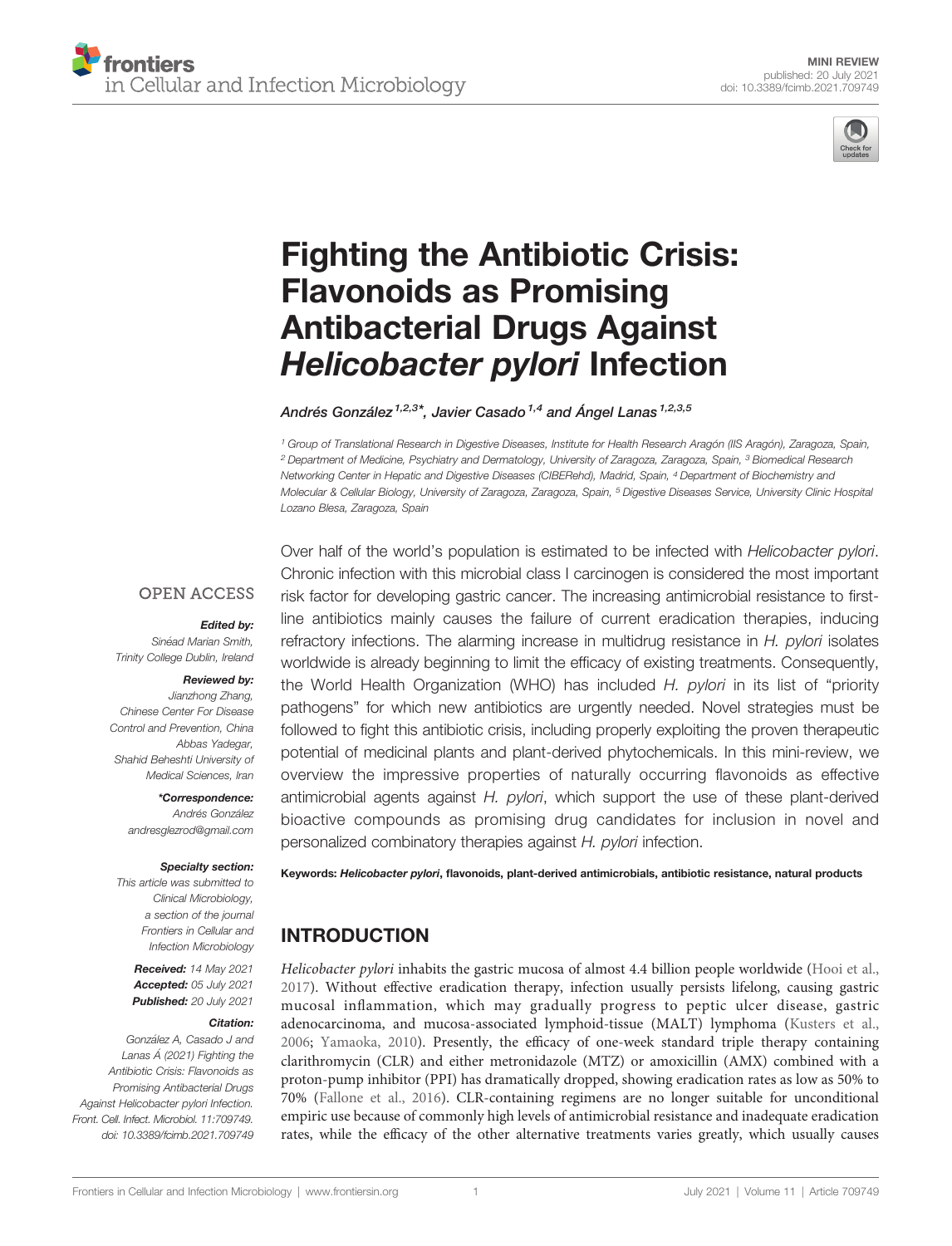refractory infections. Given the rate at which clinically relevant pathogens, such as H. pylori, are acquiring multidrug resistance, the feared possibility that we cannot effectively treat these human bacterial infections is becoming a reality [\(Boyanova et al., 2016\)](#page-5-0). In 2017, the World Health Organization (WHO) included H. pylori in its first list of antibiotic-resistant "priority pathogens", a catalogue of 12 families of bacteria that presently pose the greatest threat to human health ([Tacconelli et al., 2018\)](#page-7-0). Nowadays, effective novel therapy against H. pylori is mandatory to increase eradication rates and minimize both antimicrobial resistance and side effects on normal microbiota.

Long before H. pylori infection was recognized as causing chronic gastritis and peptic ulcers in 1982 [\(Marshall and Warren,](#page-7-0) [1984\)](#page-7-0), natural products have been used by physicians and healers to combat these illnesses based on empirical knowledge ([Yesilada](#page-8-0) [et al., 1997\)](#page-8-0). Today, over 240 plant species have demonstrated anti-H. pylori activity [\(Salehi et al., 2018](#page-7-0); [Baker, 2020](#page-5-0)). With the pressing need for novel therapeutic options to face the current antibiotic crisis, the scientific community's interest in traditional medicine and the use of natural products as sources of novel antibacterial drugs have been reinforced ([Cheesman et al., 2017](#page-6-0); [Anand et al., 2019\)](#page-5-0). In this mini-review, we overview the impressive findings obtained due to various studies that focused on the anti-H. pylori properties of flavonoids. We also discuss the promising roles of these natural products as potential drug candidates. Finally, we revise the current strategies to improve the bioavailability and efficacy of these phytochemicals.

# FLAVONOIDS: A LARGE FAMILY OF NATURALLY OCCURRING BIOACTIVE COMPOUNDS

Flavonoids are polyphenolic, low-molecular-weight bioactive compounds ubiquitous in plants ([Buer et al., 2010\)](#page-6-0). The flavonoid family comprises over 9,000 species of molecules, which mostly share a chemical structure based on a fifteencarbon (C6-C3-C6) skeleton comprising two benzene rings denoted as A and B, linked through a heterocyclic pyran ring referred to as ring C. The C6-C3-C6 skeleton is often hydroxylated in positions 2, 3, 5, 7, 3´, 4´, and 5´. Methyl ethers and acetyl esters of the alcohol groups are frequent, although a plethora of other derivative groups, including different alkyls, isoprenoids, and carboxylic groups, also contribute to the vast diversity of these compounds [\(Kumar](#page-6-0) [and Pandey, 2013\)](#page-6-0). Based on the oxidation state of the central pyran ring, its degree of hydroxylation, and the connection position of benzene ring B, flavonoids could be divided into seven major classes: flavones, flavonols, flavanones, flavanonols, flavanols (also known as flavan-3-ols), anthocyanidins, and isoflavones ([Table 1](#page-2-0)).

Flavonoids are synthesized as secondary metabolites by all plant organs. These natural polyphenols are critical in plants' interaction with other organisms, such as microorganisms, animals, and other plants, but they also participate in responding to different abiotic stresses, including UV radiation, extreme temperatures, heavy metals, and droughts [\(Mierziak](#page-7-0) [et al., 2014](#page-7-0)). A major role of flavonoids in plants is their function as a second line of defense against oxidative stress. Flavonoids can inhibit the generation of reactive oxygen species (ROS) by several mechanisms ([Kumar and Pandey, 2013\)](#page-6-0), but they also quench ROS once they are produced. Some environmental stresses, such as drought, salinity, extreme temperatures, and nutrient scarcity, may significantly reduce the activity of ROSdetoxifying enzymes in chloroplasts. As an adaptive response, plants upregulate the biosynthesis of ROS-scavenging flavonoids. These polyphenols will not only absorb the most energetic solar wavelengths (i.e., UV-B and UV-A) but will also scavenge free metal ions, peroxyl, superoxide, and peroxynitrite radicals, thereby avoiding lipid peroxidation and oxidative damage to other biomolecules ([Kumar and Pandey, 2013;](#page-6-0) [Del Valle](#page-6-0) [et al., 2020\)](#page-6-0).

# MECHANISMS OF ANTIMICROBIAL ACTION—A CLOSE RELATIONSHIP BETWEEN STRUCTURE AND ACTIVITY

As with other phytochemicals, the antimicrobial activity of flavonoids appears multifactorial while acting against different molecular targets in the pathogen instead of having one specific action site. However, the presence of certain structural features in the flavonoid molecule enhances its pharmacological effects, reinforcing one or another action mechanism, suggesting a relationship between the flavonoid structure and its antiviral and/or antimicrobial activities [\(Cushnie and Lamb, 2005](#page-6-0); [Kumar](#page-6-0) [and Pandey, 2013](#page-6-0); [Wang et al., 2018](#page-8-0); [Farhadi et al., 2019;](#page-6-0) Gó[rniak et al., 2019](#page-6-0)). Thus, while a greater abundance in hydroxyl groups increases the antioxidant effects of flavonoids due to a higher number of functional sites for scavenging free radicals and chelating metal ions, this high degree of hydroxylation diminishes simultaneously with flavonoid lipophilicity, thereby limiting the influx of these molecules across the pathogen cell membranes. Hence, lipophilic flavonoids, such as herperetin, naringenin, sophoraflavanone G, and catechins with gallate groups, could penetrate the lipid bilayer membrane up to the zone under phosphate groups and laterally diffuse into the bilayer plane, causing alterations in membrane fluidity and permeability ([Tsuchiya and Iinuma,](#page-8-0) [2000](#page-8-0); [Tarahovsky et al., 2014\)](#page-7-0). Other flavonoids such as quercetin cause a decrease in the proton-motive force impairing the production of adenosine triphosphate (ATP), while apigenin and morin induce destabilization of the membrane structure by the disordering and disorientation of membrane lipids (Gó[rniak et al., 2019](#page-6-0)).

Also, hydrophilic flavonoids could interact at the membrane surface and/or in the cytosol with proteins involved in different essential functions, including adhesins, cell envelope transporters, transcriptional regulators, enzymes, and toxins, inactivating these biomolecules by forming flavonoid-protein complexes through hydrophobic interactions, hydrogen, and/or covalent bonds ([Kumar and Pandey, 2013;](#page-6-0) Gó[rniak et al., 2019\)](#page-6-0).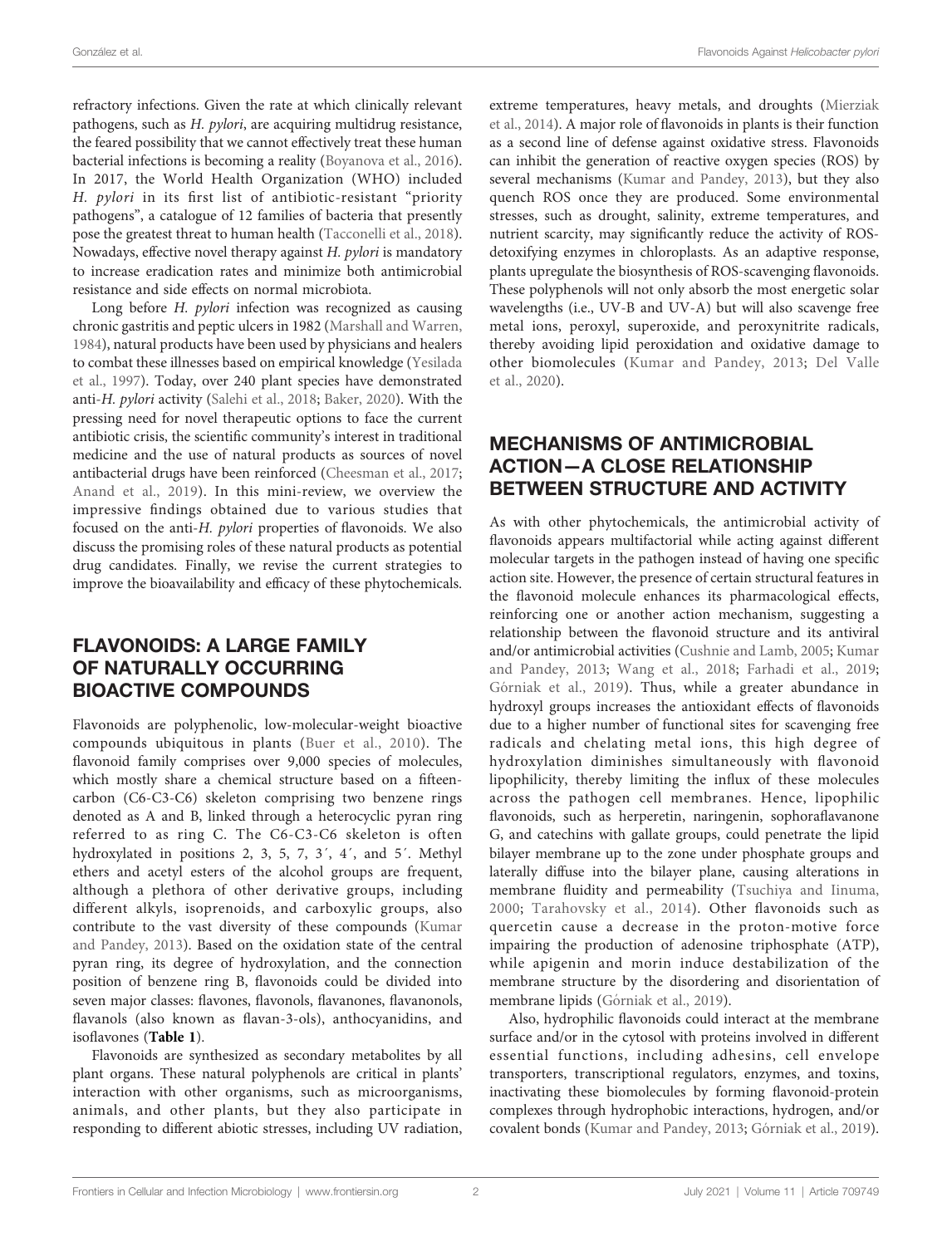<span id="page-2-0"></span>

|  | TABLE 1   Flavonoid classes and their major natural sources. |  |  |  |  |  |  |
|--|--------------------------------------------------------------|--|--|--|--|--|--|
|--|--------------------------------------------------------------|--|--|--|--|--|--|

| <b>Flavonoid class</b>      | <b>Structure backbone</b> | <b>Examples</b>                                               | <b>Major natural sources</b>                                               |
|-----------------------------|---------------------------|---------------------------------------------------------------|----------------------------------------------------------------------------|
| Flavones                    |                           | Apigenin<br>Chrysin<br>Luteolin<br>Tangeritin                 | Celery, parsley, red peppers, chamomile, mint, ginkgo biloba               |
| Flavonols                   | O<br>ЮH                   | Kaempferol<br>Quercetin<br>Myricetin<br>Fisetin               | Onions, kale, lettuce, tomatoes, apples, grapes, berries, tea, red wine    |
| Flavanones                  | O                         | Hesperetin<br>Naringenin<br>Eriodictyol<br><b>Butin</b>       | Citrus fruits, grapes, rice                                                |
| Flavanonols                 | $\Omega$<br>OH            | Taxifolin<br>Aromadedrin<br>Engeletin<br>Astilbin             | Citrus fruits, tea, rice                                                   |
| Flavanols<br>(Flavan-3-ols) | O<br>OH                   | Catechin<br>Epicatechin<br>Gallocatechin<br>Proanthocyanidins | Tea, cocoa, bananas, apples, blueberries, peaches, pears, grapes, red wine |
| Anthocyanidins              | OH<br>OF<br>OH<br>ÒН      | Malvidin<br>Cyanidin<br>Delphinidin<br>Petunidin              | Berries, black currants, red grapes, merlot grapes                         |
| Isoflavones                 | $\Omega$                  | Daidzein<br>Genistein<br>Glycitein<br>Formononetin            | Legumes                                                                    |

Notably, little difference in the molecular structure of two flavonoids could be responsible for different effectivities in their capability to inhibit the biological activity of the same protein target. For instance, both apigenin and quercetin inhibited the function of D-alanine:D-alanine ligase (Ddl) using the same inhibition mechanism as competing with the substrate ATP [\(Wu D. et al., 2008](#page-8-0)). Although these two flavonoids only differ in the two additional hydroxyl groups that quercetin possesses at positions 3 and 3´, this little difference induces a substantial increase in the affinity of quercetin by the active site of the enzyme, resulting in at least a three-fold increase in its inhibitory activity against Ddl regarding apigenin. However, quercetin exhibited lower antibacterial activity than apigenin, which could be a consequence of poorer transport across cell membranes due to lower lipophilicity [\(Wu D.](#page-8-0) [et al., 2008\)](#page-8-0).

# NATURAL FLAVONOIDS AGAINST HELICOBACTER PYLORI INFECTION

Although many published studies have described the therapeutic potential of different plant extracts and other flavonoid-rich natural products ([Ankolekar et al., 2011](#page-5-0); [Njume et al., 2011](#page-7-0);

[Takeuchi et al., 2014](#page-7-0); [Wang, 2014](#page-8-0); [Boyanova et al., 2015;](#page-6-0) [Salehi](#page-7-0) [et al., 2018;](#page-7-0) [Baker, 2020;](#page-5-0) [Mendonca et al., 2020](#page-7-0)), we focused this mini-review on the advances in the knowledge of the antimicrobial activities of natural purified flavonoids against H. pylori ([Table 2](#page-3-0)). Notably, several flavonoids have exhibited potent antimicrobial activities (MIC  $\leq$  8 µg/mL) against H. pylori. These in vitro antimicrobial potencies are comparable with those exhibited by some conventional antibiotics traditionally used in anti-H. pylori therapies, such as metronidazole, against sensitive strains ([Loo et al., 1997](#page-7-0)). Although the anti-H. pylori activity exhibited by these flavonoids is probably multifactorial, an increasing number of studies have successfully identified specific molecular targets of these bioactive compounds in H. pylori, unravelling both antimicrobial and antivirulence mechanisms. Thus, several bactericidal flavonoids noticeably inhibited the essential function of HsrA (Gonzá[lez et al., 2019\)](#page-6-0), an OmpR-like orphan response regulator [\(Lee et al., 2006](#page-7-0)), which acts as a global homeostatic regulator synchronizing metabolic functions and virulence with the availability of nutrients and cell division, also mediating the response to oxidative stress [\(Olekhnovich](#page-7-0) [et al., 2013;](#page-7-0) [Olekhnovich et al., 2014;](#page-7-0) [Pelliciari et al., 2017\)](#page-7-0). Isothermal titration calorimetry studies indicated that chrysin, apigenin, kaempferol, and hesperetin bind to HsrA with dissociation constants in the micromolar range, showing a 1:1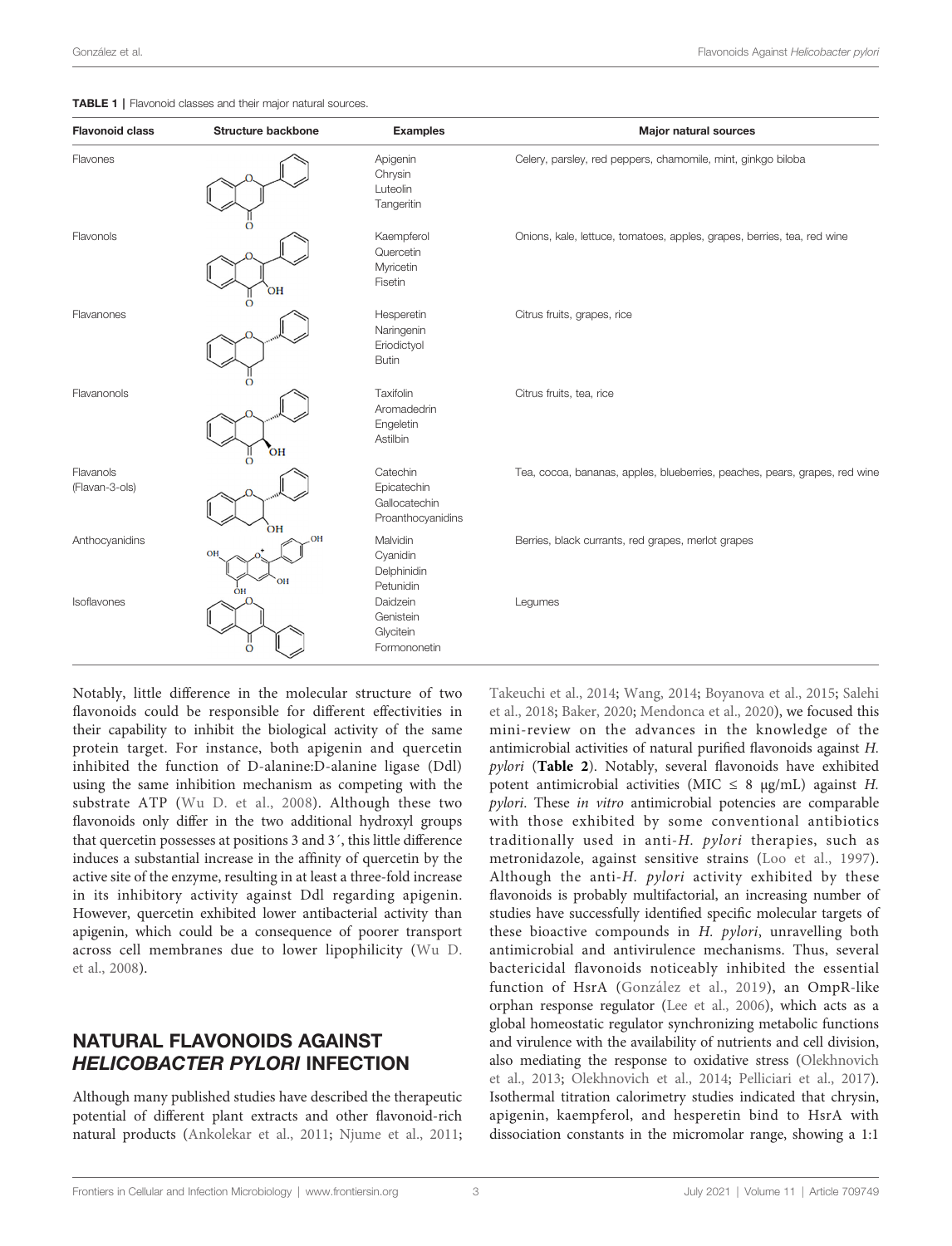#### <span id="page-3-0"></span>TABLE 2 | Natural flavonoids with antimicrobial activities against H. pylori.

| Class                         | <b>Flavonoid</b>         | <b>MIC</b><br>$(\mu g/mL)$ | Target <sup>1</sup>                                     | <b>Additive</b><br>or<br>synergy <sup>2</sup> | <b>References</b>                                                                                                                                                                                                                                                                                |
|-------------------------------|--------------------------|----------------------------|---------------------------------------------------------|-----------------------------------------------|--------------------------------------------------------------------------------------------------------------------------------------------------------------------------------------------------------------------------------------------------------------------------------------------------|
| Flavones                      | Chrysin                  | 4                          | <b>HsrA</b>                                             | CLR,<br>MTZ                                   | (González et al., 2019)                                                                                                                                                                                                                                                                          |
|                               | Apigenin                 | 8                          | HsrA, FabZ,<br>Ddl                                      |                                               | (Isobe et al., 2006; Wu D. et al., 2008; Zhang et al., 2008; Wang and Huang, 2013;<br>Kuo et al., 2014; González et al., 2019)                                                                                                                                                                   |
|                               | Luteolin<br>Nobiletin    | 32                         | HsrA, NAT,<br>Urease<br><b>PDF</b>                      |                                               | (Chung et al., 2001; Isobe et al., 2006; Moon et al., 2013; González et al., 2019; Tran<br>Trung et al., 2020)                                                                                                                                                                                   |
|                               | Diosmin                  |                            | Urease                                                  |                                               | (Rajesh et al., 2013; Ouyang et al., 2020)<br>(Kataria and Khatkar, 2019a)                                                                                                                                                                                                                       |
|                               | Baicalin                 | 450                        | Urease,<br>VacA                                         | AMX,<br><b>TET</b>                            | (Wu J. et al., 2008; Huang et al., 2015; Yu et al., 2015; Chen et al., 2018)                                                                                                                                                                                                                     |
|                               | Baicalein<br>Isoorientin | 33.7                       | VacA                                                    |                                               | (Matsumoto et al., 2008; Chen et al., 2018)<br>(Yuan et al., 2018)                                                                                                                                                                                                                               |
|                               | Acacetin<br>Diosmetin    | 62.5                       |                                                         |                                               | (Gomez-Chang et al., 2018)<br>(Gomez-Chang et al., 2018)                                                                                                                                                                                                                                         |
|                               | Scutellarin              |                            | Urease                                                  |                                               | (Yu et al., 2015; Chledzik et al., 2018)                                                                                                                                                                                                                                                         |
|                               | Oroxindin                | 50                         | Urease                                                  | AMX                                           | (Fong et al., 2019)                                                                                                                                                                                                                                                                              |
|                               | Galangin                 |                            |                                                         |                                               | (Skiba et al., 2016)                                                                                                                                                                                                                                                                             |
|                               | Sudachitin               |                            |                                                         |                                               | (Nakagawa et al., 2006)                                                                                                                                                                                                                                                                          |
|                               | Cirsimaritin             | 6.3                        |                                                         |                                               | (Isobe et al., 2006)                                                                                                                                                                                                                                                                             |
|                               | Cirsilineol              | 3.2                        |                                                         |                                               | (Isobe et al., 2006)                                                                                                                                                                                                                                                                             |
|                               | Sinensetin               | 25                         |                                                         |                                               | (Isobe et al., 2006)                                                                                                                                                                                                                                                                             |
|                               | Eupatorin                | 12.5                       |                                                         |                                               | (Isobe et al., 2006)                                                                                                                                                                                                                                                                             |
|                               | Pedalitin                | 25                         |                                                         |                                               | (Isobe et al., 2006)                                                                                                                                                                                                                                                                             |
| Flavonols                     | Quercetin                | 64                         | HsrA, FabZ,<br>Ddl, Urease                              |                                               | (Shin et al., 2005; Gonzalez-Segovia et al., 2008; Wu D. et al., 2008; Zhang et al.,<br>2008; Martini et al., 2009; Brown et al., 2011; Xiao et al., 2012; Brown and Jiang,<br>2013; Moon et al., 2013; Macomber et al., 2015; Haghi et al., 2017; Zhang et al., 2017;<br>González et al., 2019) |
|                               | Kaempferol               | 8                          | HsrA, VacA,<br><b>T4SS, T5SS</b>                        |                                               | (Martini et al., 2009; Bisignano et al., 2013; Moon et al., 2013; González et al., 2019;<br>Yeon et al., 2019)                                                                                                                                                                                   |
|                               | Myricetin                | 128                        | HsrA,<br>Urease,<br>spiral-to-<br>coccoid<br>transition | CLR,<br>MTZ,<br>LVX.<br>TET,<br>AMX           | (González et al., 2019; Tran Trung et al., 2020; Krzyzek et al., 2021)                                                                                                                                                                                                                           |
|                               | Morin                    |                            | Urease                                                  |                                               | (Kataria and Khatkar, 2019b)                                                                                                                                                                                                                                                                     |
|                               | Isorhamnetin             | 3.9                        |                                                         |                                               | (Ustun et al., 2006; Bisignano et al., 2013)                                                                                                                                                                                                                                                     |
| Flavanones                    | Hesperetin               | 4                          | HsrA, cell<br>membrane                                  | MTZ,<br><b>CLR</b>                            | (Lee et al., 2012; Moon et al., 2013; González et al., 2019)                                                                                                                                                                                                                                     |
|                               | Naringenin               | 128                        | Urease,<br>biofilm                                      |                                               | (Shin et al., 2005; Bisignano et al., 2013; Moon et al., 2013; Tran Trung et al., 2020)                                                                                                                                                                                                          |
| Flavanols                     | Sakuranetin<br>Catechin  | 25                         | FabZ                                                    |                                               | (Zhang et al., 2008; Stompor, 2020)<br>(Bisignano et al., 2013; Silvan et al., 2020)                                                                                                                                                                                                             |
|                               | Epicatechin              | 128                        |                                                         |                                               | (Bisignano et al., 2013)                                                                                                                                                                                                                                                                         |
|                               | Epigallocatechin         |                            | Urease                                                  |                                               | (Macomber et al., 2015)                                                                                                                                                                                                                                                                          |
|                               | Proanthocyanidins        |                            | Urease                                                  |                                               | (Wittschier et al., 2007; Hribova et al., 2014; Pastene et al., 2014; Silvan et al., 2020)                                                                                                                                                                                                       |
| Anthocyanidins<br>Isoflavones | Cyanidin<br>Daidzein     |                            | SecA, T5SS<br>Urease                                    |                                               | (Kim et al., 2012; Kim et al., 2014; Kim et al., 2018)<br>(Ndemangou et al., 2013)                                                                                                                                                                                                               |

1FabZ, β-hydroxyacyl-acyl carrier-protein dehydratase; Ddl, D-Alanine:D-alanine ligase; NAT, N-acetyltransferase; PDF, Peptide deformylase. T4SS and T5SS: bacterial type IV and type V secretion systems.

2 Additive or synergistic effect according to the checkerboard assay ([White et al., 1996\)](#page-8-0). CLR, clarithromycin; MTZ, metronidazole; TET, tetracycline; AMX, amoxicillin; LVX, levofloxacin.

stoichiometry. Molecular docking analyses suggest that interactions between these flavonoids and HsrA preferably occur by the C-terminal effector domain of the response regulator, thereby blocking its interaction with DNA (González [et al., 2019\)](#page-6-0). Notably, apigenin, kaempferol, and hesperetin also affected other recognized molecular targets in H. pylori, including enzymes [\(Wu D. et al., 2008](#page-8-0); [Zhang et al., 2008\)](#page-8-0), secretion systems [\(Yeon et al., 2019\)](#page-8-0), and cell membranes [\(Moon](#page-7-0) [et al., 2013\)](#page-7-0).

Many naturally occurring flavonoids exhibit anti-urease activity (Table 2). Molecular docking studies and structure– activity relationship analyses proved that 3-OH, 5-OH, and 3′,4′ dihydroxyl groups of quercetin generate hydrogen bonds with amino acid residues of H. pylori urease, which appear essential for the inhibitory activity exerted by this flavonoid. Removing or substituting any of these functional hydroxyl groups from the quercetin structure significantly decreases its urease inhibitory activity ([Xiao et al., 2012](#page-8-0)). The critical impact of OH groups on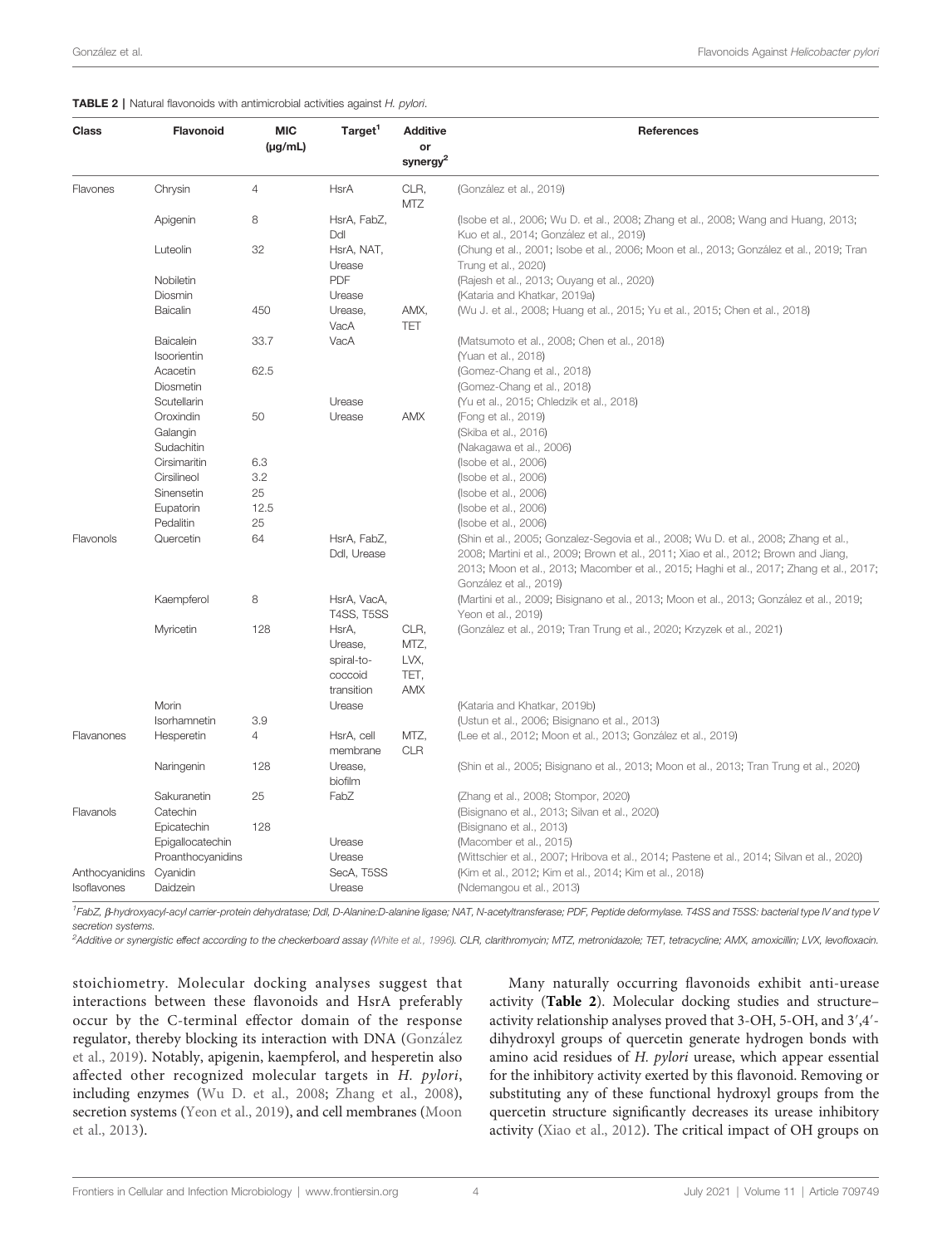the affinity and half maximal inhibitory concentration (IC50) of flavonoids against H. pylori enzymes has also been demonstrated in other studies [\(Wu D. et al., 2008](#page-8-0); [Yu et al., 2015\)](#page-8-0). Flavonoids' value as effective anti-H. pylori therapeutic drugs is not only supported by their proven bactericidal effect but also due to their antivirulence actions, which in many cases reduce damage to the host and alleviate associated diseases. Some H. pylori virulence factors, including cytotoxin-associated gene A (CagA) and vacuolating cytotoxin A (VacA), are critical in the inflammation process associated with infection with this pathogen. Cytotoxin CagA ([Ansari and Yamaoka, 2020\)](#page-5-0), encoded by the cag pathogenicity island, is translocated to host cells via the type IV secretion system (T4SS), a sophisticated transmembrane protein complex that directly injects the toxin into gastric epithelial cells ([Backert et al., 2017\)](#page-5-0). Once into the target cells, CagA activates NF-kB, a master regulator of immune and inflammatory responses that modulates the gene expression of pro-inflammatory cytokines, such as IL-8, TNF- $\alpha$ , and IL-1 $\beta$ ([Lamb and Chen, 2013](#page-6-0)). Additionally, the cytotoxin VacA ([Palframan et al., 2012\)](#page-7-0), which is secreted from H. pylori via the type V secretion system (T5SS), acts on the host cell, inducing vacuolation and apoptosis, and also increases IL-8 production by activating the p38 MAPK *via* intracellular  $Ca^{2+}$ release, thereby activating the transcription factors, ATF-2, CREB, and NF-kB ([Hisatsune et al., 2008\)](#page-6-0). Several flavonoids, including apigenin [\(Wang and Huang, 2013\)](#page-8-0), kaempferol [\(Yeon](#page-8-0) [et al., 2019\)](#page-8-0), quercetin ([Gonzalez-Segovia et al., 2008](#page-6-0); [Zhang](#page-8-0) [et al., 2017\)](#page-8-0), nobiletin ([Ouyang et al., 2020](#page-7-0)), baicalin, baicalein ([Chen et al., 2018\)](#page-6-0), galangin [\(Skiba et al., 2016\)](#page-7-0), and genistein ([Siriviriyakul et al., 2020\)](#page-7-0) have shown protection against gastric inflammation associated with H. pylori infection by reducing pro-inflammatory cytokine expression. Thus, kaempferol decreased the mRNA levels of IL-8, TNF- $\alpha$ , and IL-1 $\beta$  in gastric adenocarcinoma cells infected with H. pylori by inhibiting vacA expression and suppressing CagA and VacA translocation to target cells by inhibiting the expression of several T4SS and T5SS components [\(Yeon et al., 2019](#page-8-0)). Quercetin significantly reduced in vivo gastric inflammation in H. pyloriinfected mice by reducing IL-8 secretion and downregulating the p38 MAPK signaling pathway ([Zhang et al., 2017\)](#page-8-0). Apigenin decreased the levels of IL-8 by inhibiting the activation of NF-kB ([Wang and Huang, 2013\)](#page-8-0). Adding to their anti-inflammatory actions, several flavonoids have been demonstrated to protect against vacuolation, apoptosis, and lipid peroxidation induced by H. pylori in gastric mucosa [\(Shin et al., 2005](#page-7-0); [Gonzalez-Segovia](#page-6-0) [et al., 2008;](#page-6-0) [Zhang et al., 2017](#page-8-0)).

A further benefit of flavonoids as antimicrobials against H. pylori infections lies in their capacity for synergism combined with anti-H. pylori first-line antibiotics, including CLR, MTZ, or AMX ([Table 2](#page-3-0)). Notably, chrysin induced an eight-fold decrease in the MIC value of CLR (FIC  $= 0.125$ ), and caused a 16-fold decrease in the MIC value of MTZ (FIC = 0.0625) [\(Gonza](#page-6-0)́lez [et al., 2019](#page-6-0)). Likewise, hesperetin led to a 4-fold increase in the inhibitory activity of MTZ and a two-fold increase in the CLR anti-H. pylori in vitro activity (Gonzá[lez et al., 2019\)](#page-6-0). Although the molecular mechanisms by which flavonoids enhance the

antimicrobial activities of conventional antibiotics remain poorly understood, some experimental evidence unravels putative synergistic interactions. Thus, the increased inhibitory activities of AMX and TET in multidrug-resistant strains of H. pylori after baicalin action appeared to be associated with a decrease in the expression of the efflux pump gene hefA [\(Huang et al., 2015\)](#page-6-0). hefA encodes a TolC-like outer membrane channel tunnel protein that interacts with different inner-membrane translocases to form efflux systems involved in drug resistance [\(Liu et al., 2008](#page-7-0)). Myricetin strongly inhibited the expression of genes involved in the morphological transition of H. pylori from spiral to coccoid forms, thereby avoiding the increase in antimicrobial resistance associated with cell shape transformation, which has been observed in this pathogen. Consequently, myricetin induced a 4–16-fold reduction in the MIC values of CLR, MTZ, LVX, TET, and AMX ([Krzyzek et al.,](#page-6-0) [2021\)](#page-6-0). In addition, several authors suggest that the proven damage triggered by certain flavonoids in the cytoplasmic membrane and/or cell wall could enhance the susceptibility of bacterial pathogens to the action of antibiotics [\(Amin et al., 2015;](#page-5-0) [Sanhueza et al., 2017](#page-7-0)).

# CHALLENGES AND PERSPECTIVES IN USING FLAVONOIDS AS ANTIMICROBIALS

Low solubility, poor permeability, relative chemical instability, rapid release, and susceptibility to environmental influences, but mainly low bioavailability, contribute to the fact that the in vivo exposure levels of flavonoids are usually inconsistent and much below the effective concentrations observed in the in vitro studies. Most flavonoids undergo sulfation, methylation, and glucuronidation in the small intestine and liver due to phase 2 metabolism reactions, resulting in more hydrophilic conjugated metabolites, which show reduced bioactivity compared to parent compounds (D'[Archivio et al., 2010;](#page-6-0) [Thilakarathna and](#page-8-0) [Rupasinghe, 2013;](#page-8-0) [Hu et al., 2017](#page-6-0); [Yang et al., 2020\)](#page-8-0).

In recent years, many advanced nanoparticles have been developed not only to improve polyphenol bioavailability but also to control/target their release. Liposomes, phospholipid complexes, niosomes, protein-based nanoparticles, micelles, emulsions, and metal nanoparticles have been demonstrated to significantly increase bioavailability and improve the pharmacokinetics of polyphenols, becoming promising options for flavonoid delivery systems [\(Chen et al., 2020;](#page-6-0) [Riaz et al., 2020;](#page-7-0) [Yang et al., 2020\)](#page-8-0). Another approach to improving the bioavailability of flavonoids is the rational modification of their molecular structures to bypass phase 2 metabolism during absorption. Some chemical modifications of bioactive molecules generate inactive forms, known as prodrugs, which can usually be transformed into their active forms by a singlestep reaction after ingestion. Designing different synthetic prodrugs of polyphenols by capping phenolic hydroxyls with different protecting groups could increase bioavailability and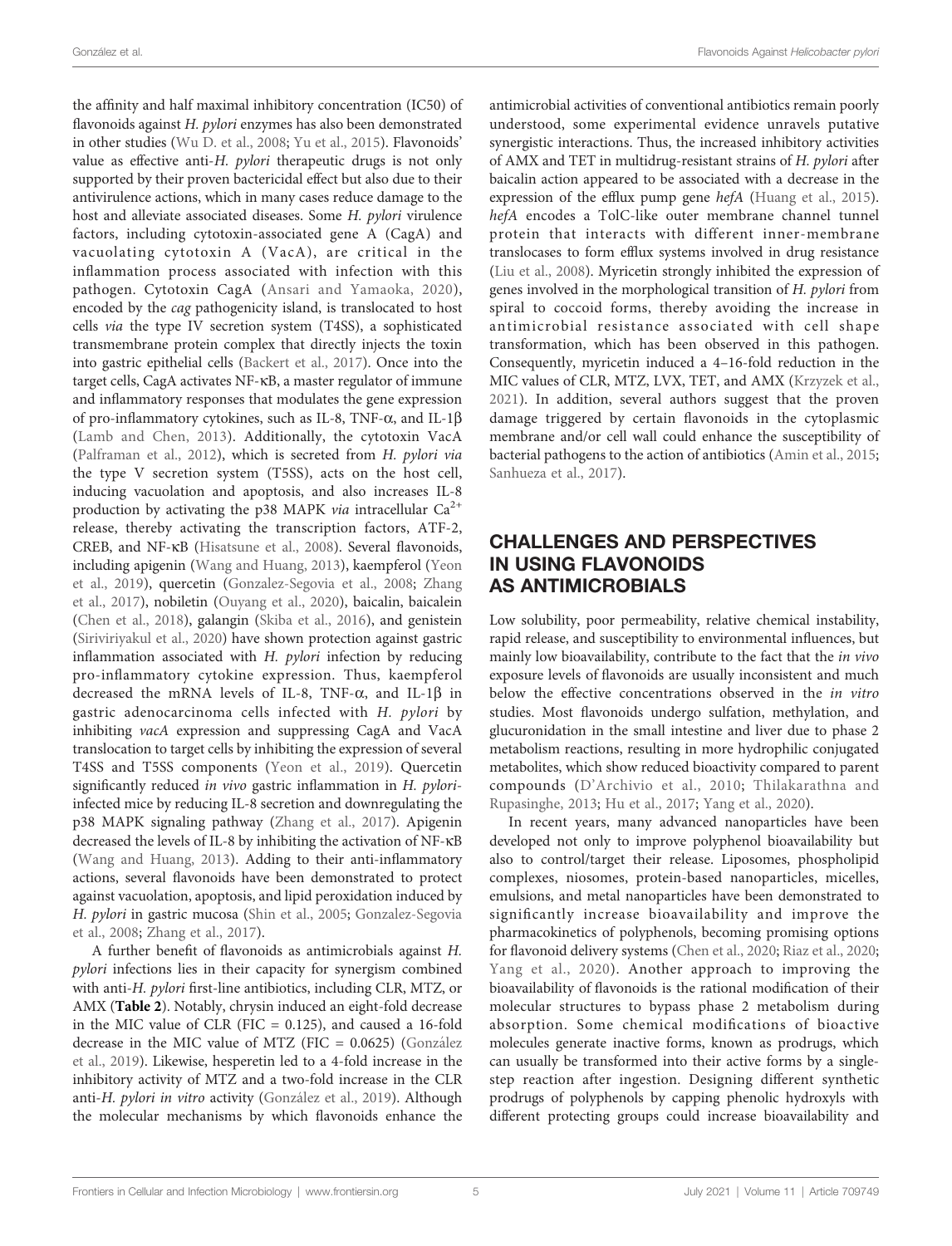<span id="page-5-0"></span>reinforce the therapeutic properties of these bioactive compounds (Biasutto and Zoratti, 2014; Biasutto et al., 2017). Finally, phyto-phospholipid complexes have emerged as a promising strategy for enhancing the bioavailability of bioactive polyphenols. Phytosomes are obtained by complexing phytochemicals with phospholipids at defined molar ratios and under certain conditions. The resulting complexes are more readily absorbed and exhibit higher bioavailability than free bioactive compounds ([Lu et al., 2019;](#page-7-0) [Riva et al., 2019\)](#page-7-0).

## **DISCUSSION**

Antibiotic resistance is among the greatest threats to global health in this century. An impressive accumulation of antibiotic resistance genes by clinically relevant bacterial pathogens, jointly with the present slowdown in developing new antibiotics, is inducing untreatable infections worldwide. H. pylori is a carcinogenic bacterium that infects over half of the global population, causing chronic progressive gastric inflammation and various diseases, including gastric and duodenal ulcers and gastric cancer. This malignancy constitutes the fifth most common cancer and the third leading cause of cancer-related mortality globally, representing 9% of all cancer-related deaths worldwide. Although the eradication of H. pylori infection has been proven to significantly reduce gastric cancer incidence, the efficacy of current eradication therapies has dramatically decreased, mainly because of an increasing development of antibiotic resistance. In this context, different R&D strategies must be urgently considered to fast-track novel, effective therapeutic options against H. pylori infection. Hence, validating novel therapeutic targets, repurposing the existing drugs, using synergistic combinatory therapies, and properly exploiting the proven therapeutic potential of medicinal plants and other natural products could accelerate the delivery of new antimicrobials and the design of novel and personalized treatments against H. pylori refractory infections.

# **REFERENCES**

- Amin, M. U., Khurram, M., Khattak, B., and Khan, J. (2015). Antibiotic Additive and Synergistic Action of Rutin, Morin and Quercetin Against Methicillin Resistant Staphylococcus aureus. BMC Complement Altern. Med. 15, 59. doi: [10.1186/s12906-015-0580-0](https://doi.org/10.1186/s12906-015-0580-0)
- Anand, U., Jacobo-Herrera, N., Altemimi, A., and Lakhssassi, N. (2019). A Comprehensive Review on Medicinal Plants as Antimicrobial Therapeutics: Potential Avenues of Biocompatible Drug Discovery. Metabolites 9 (11), 258. doi: [10.3390/metabo9110258](https://doi.org/10.3390/metabo9110258)
- Ankolekar, C., Johnson, D., Pinto Mda, S., Johnson, K., Labbe, R., and Shetty, K. (2011). Inhibitory Potential of Tea Polyphenolics and Influence of Extraction Time Against Helicobacter pylori and Lack of Inhibition of Beneficial Lactic Acid Bacteria. J. Med. Food 14 (11), 1321–1329. doi: [10.1089/jmf.2010.0237](https://doi.org/10.1089/jmf.2010.0237)
- Ansari, S., and Yamaoka, Y. (2020). Helicobacter pylori Virulence Factor Cytotoxin-Associated Gene A (CagA)-Mediated Gastric Pathogenicity. Int. J. Mol. Sci. 21 (19), 7430. doi: [10.3390/ijms21197430](https://doi.org/10.3390/ijms21197430)
- Backert, S., Haas, R., Gerhard, M., and Naumann, M. (2017). The Helicobacter pylori Type IV Secretion System Encoded by the Cag Pathogenicity Island:

Since most of the currently prescribed antibiotics have been obtained from microbial sources or derivatives thereof, using bioactive phytochemicals to develop new antibiotics could overcome the circulating resistome and slowdown the emergence and dissemination of novel antibiotic resistance mechanisms. Among these naturally occurring substances, flavonoids stand out for their multiple and remarkable beneficial effects on human health. Several flavonoids have revealed potent antimicrobial activities against H. pylori, in some cases, at the level achieved by first-line antibiotics, such as metronidazole. In addition, some of these polyphenolic molecules exhibited synergistic effects combined with conventional antibiotics, thereby reverting antibiotic resistant phenotypes. Furthermore, the antivirulence actions of these compounds against H. pylori contribute to protecting against gastric inflammation, vacuolation, apoptosis, and lipid peroxidation, reducing the damage exerted by the pathogen to the host cells, and decreasing the progression of associated diseases. Although low bioavailability contributes to decreasing the in vivo effectivity of natural flavonoids, the current development of novel delivery systems, such as prodrugs, phytosomes, and several nanotechnology approaches, enables the inclusion of flavonoids as novel therapeutic tools against H. pylori infection.

# AUTHOR CONTRIBUTIONS

AG, JC, and AL wrote the review. All authors contributed to the article and approved the submitted version.

# FUNDING

This work has been supported by the Government of Aragon, Spain (B25\_17R) and University of Zaragoza (2018/0420).

Architecture, Function, and Signaling. Curr. Top. Microbiol. Immunol. 413, 187–220. doi: [10.1007/978-3-319-75241-9\\_8](https://doi.org/10.1007/978-3-319-75241-9_8)

- Baker, D. A. (2020). Plants Against Helicobacter pylori to Combat Resistance: An Ethnopharmacological Review. Biotechnol. Rep. (Amst.) 26, e00470. doi: [10.1016/j.btre.2020.e00470](https://doi.org/10.1016/j.btre.2020.e00470)
- Biasutto, L., Mattarei, A., Azzolini, M., La Spina, M., Sassi, N., Romio, M., et al. (2017). Resveratrol Derivatives as a Pharmacological Tool. Ann. N. Y. Acad. Sci. 1403 (1), 27–37. doi: [10.1111/nyas.13401](https://doi.org/10.1111/nyas.13401)
- Biasutto, L., and Zoratti, M. (2014). Prodrugs of Quercetin and Resveratrol: A Strategy Under Development. Curr. Drug Metab. 15 (1), 77–95. doi: [10.2174/](https://doi.org/10.2174/1389200214666131211160005) [1389200214666131211160005](https://doi.org/10.2174/1389200214666131211160005)
- Bisignano, C., Filocamo, A., La Camera, E., Zummo, S., Fera, M. T., and Mandalari, G. (2013). Antibacterial Activities of Almond Skins on cagA-Positive and-Negative Clinical Isolates of Helicobacter pylori. BMC Microbiol. 13, 103. doi: [10.1186/1471-2180-13-103](https://doi.org/10.1186/1471-2180-13-103)
- Boyanova, L., Evstatiev, I., Yordanov, D., Markovska, R., and Mitov, I. (2016). Three Unsuccessful Treatments of Helicobacter pylori Infection by a Highly Virulent Strain With Quadruple Antibiotic Resistance. Folia Microbiol. (Praha) 61 (4), 307–310. doi: [10.1007/s12223-015-0439-2](https://doi.org/10.1007/s12223-015-0439-2)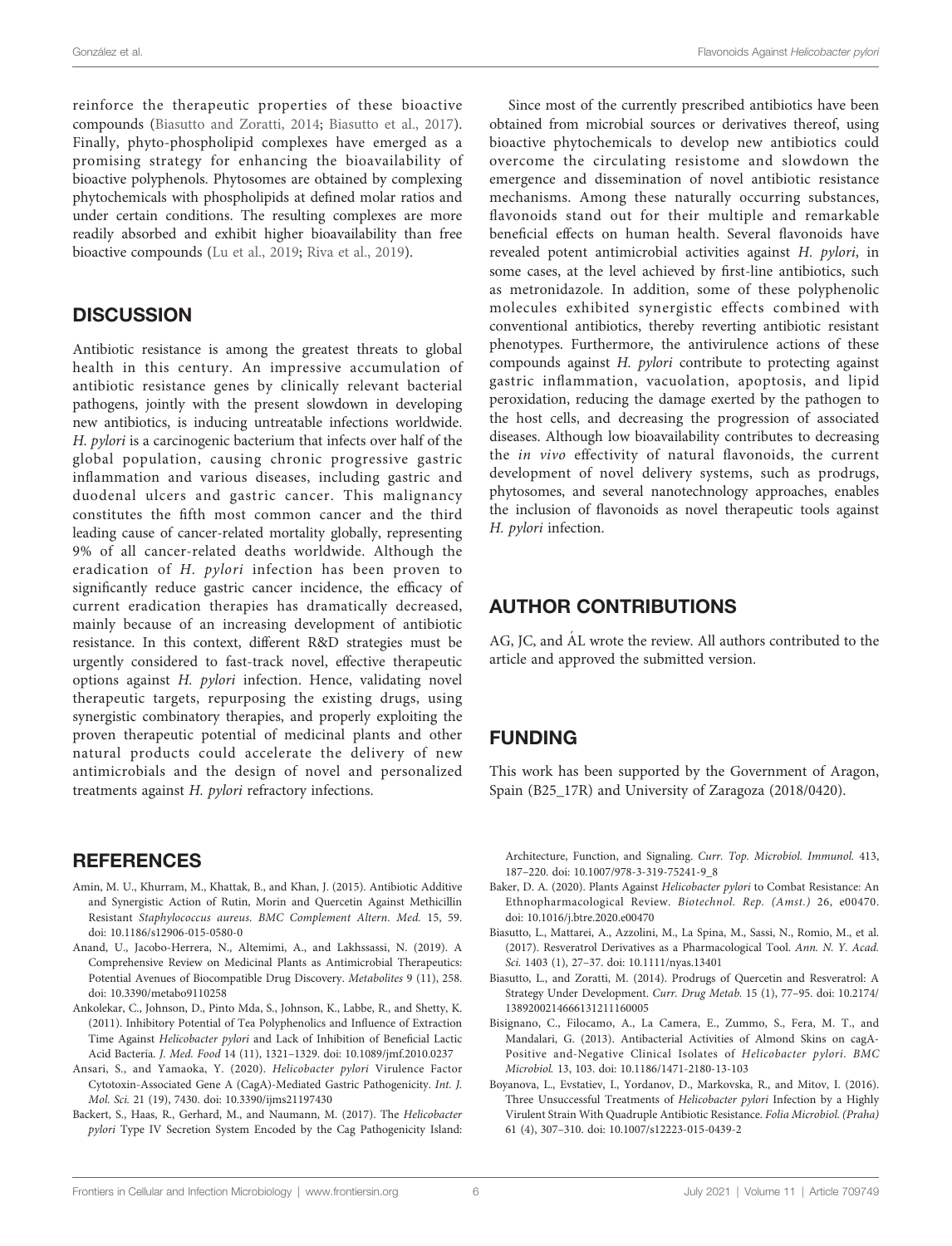- <span id="page-6-0"></span>Boyanova, L., Ilieva, J., Gergova, G., Vladimirov, B., Nikolov, R., and Mitov, I. (2015). Honey and Green/Black Tea Consumption may Reduce the Risk of Helicobacter pylori Infection. Diagn. Microbiol. Infect. Dis. 82 (1), 85–86. doi: [10.1016/j.diagmicrobio.2015.03.001](https://doi.org/10.1016/j.diagmicrobio.2015.03.001)
- Brown, J. C., and Jiang, X. (2013). Activities of Muscadine Grape Skin and Polyphenolic Constituents Against Helicobacter pylori. J. Appl. Microbiol. 114 (4), 982–991. doi: [10.1111/jam.12129](https://doi.org/10.1111/jam.12129)
- Brown, J. C., Wang, J., Kasman, L., Jiang, X., and Haley-Zitlin, V. (2011). Activities of Muscadine Grape Skin and Quercetin Against Helicobacter pylori Infection in Mice. J. Appl. Microbiol. 110 (1), 139–146. doi: [10.1111/j.1365-](https://doi.org/10.1111/j.1365-2672.2010.04870.x) [2672.2010.04870.x](https://doi.org/10.1111/j.1365-2672.2010.04870.x)
- Buer, C. S., Imin, N., and Djordjevic, M. A. (2010). Flavonoids: New Roles for Old Molecules. J. Integr. Plant Biol. 52 (1), 98–111. doi: [10.1111/j.1744-](https://doi.org/10.1111/j.1744-7909.2010.00905.x) [7909.2010.00905.x](https://doi.org/10.1111/j.1744-7909.2010.00905.x)
- Cheesman, M. J., Ilanko, A., Blonk, B., and Cock, I. E. (2017). Developing New Antimicrobial Therapies: Are Synergistic Combinations of Plant Extracts/ Compounds With Conventional Antibiotics the Solution? Pharmacogn. Rev. 11 (22), 57–72. doi: [10.4103/phrev.phrev\\_21\\_17](https://doi.org/10.4103/phrev.phrev_21_17)
- Chen, K. T. J., Anantha, M., Leung, A. W. Y., Kulkarni, J. A., Militao, G. G. C., Wehbe, M., et al. (2020). Characterization of a Liposomal Copper(II)- Quercetin Formulation Suitable for Parenteral Use. Drug Delivery Transl. Res. 10 (1), 202–215. doi: [10.1007/s13346-019-00674-7](https://doi.org/10.1007/s13346-019-00674-7)
- Chen, M. E., Su, C. H., Yang, J. S., Lu, C. C., Hou, Y. C., Wu, J. B., et al. (2018). Baicalin, Baicalein, and Lactobacillus Rhamnosus JB3 Alleviated Helicobacter pylori Infections In Vitro and In Vivo. J. Food Sci. 83 (12), 3118–3125. doi: [10.1111/1750-3841.14372](https://doi.org/10.1111/1750-3841.14372)
- Chledzik, S., Strawa, J., Matuszek, K., and Nazaruk, J. (2018). Pharmacological Effects of Scutellarin, an Active Component of Genus Scutellaria and Erigeron: A Systematic Review. Am. J. Chin. Med. 46 (2), 319–337. doi: [10.1142/](https://doi.org/10.1142/S0192415X18500167) [S0192415X18500167](https://doi.org/10.1142/S0192415X18500167)
- Chung, J. G., Hsia, T. C., Kuo, H. M., Li, Y. C., Lee, Y. M., Lin, S. S., et al. (2001). Inhibitory Actions of Luteolin on the Growth and Arylamine N-Acetyltransferase Activity in Strains of Helicobacter pylori From Ulcer Patients. Toxicol. In Vitro 15 (3), 191–198. doi: [10.1016/S0887-2333\(01\)](https://doi.org/10.1016/S0887-2333(01)00015-7) [00015-7](https://doi.org/10.1016/S0887-2333(01)00015-7)
- Cushnie, T. P., and Lamb, A. J. (2005). Antimicrobial Activity of Flavonoids. Int. J. Antimicrob. Agents 26 (5), 343–356. doi: [10.1016/j.ijantimicag.2005.09.002](https://doi.org/10.1016/j.ijantimicag.2005.09.002)
- D'Archivio, M., Filesi, C., Vari, R., Scazzocchio, B., and Masella, R. (2010). Bioavailability of the Polyphenols: Status and Controversies. Int. J. Mol. Sci. 11 (4), 1321–1342. doi: [10.3390/ijms11041321](https://doi.org/10.3390/ijms11041321)
- Del Valle, J. C., Buide, M. L., Whittall, J. B., Valladares, F., and Narbona, E. (2020). UV Radiation Increases Phenolic Compound Protection But Decreases Reproduction in Silene littorea. PloS One 15 (6), e0231611. doi: [10.1371/](https://doi.org/10.1371/journal.pone.0231611) [journal.pone.0231611](https://doi.org/10.1371/journal.pone.0231611)
- Fallone, C. A., Chiba, N., van Zanten, S. V., Fischbach, L., Gisbert, J. P., Hunt, R. H., et al. (2016). The Toronto Consensus for the Treatment of Helicobacter pylori Infection in Adults. Gastroenterology 151 (1), 51–69.e14. doi: [10.1053/](https://doi.org/10.1053/j.gastro.2016.04.006) [j.gastro.2016.04.006](https://doi.org/10.1053/j.gastro.2016.04.006)
- Farhadi, F., Khameneh, B., Iranshahi, M., and Iranshahy, M. (2019). Antibacterial Activity of Flavonoids and Their Structure-Activity Relationship: An Update Review. Phytother. Res. 33 (1), 13–40. doi: [10.1002/ptr.6208](https://doi.org/10.1002/ptr.6208)
- Fong, P., Hao, C. H., Io, C. C., Sin, P. I., and Meng, L. R. (2019). In Silico and In Vitro Anti-Helicobacter pylori Effects of Combinations of Phytochemicals and Antibiotics. Molecules 24 (19), 3608. doi: [10.3390/molecules24193608](https://doi.org/10.3390/molecules24193608)
- Gomez-Chang, E., Uribe-Estanislao, G. V., Martinez-Martinez, M., Galvez-Mariscal, A., and Romero, I. (2018). Anti-Helicobacter pylori Potential of Three Edible Plants Known as Quelites in Mexico. J. Med. Food 21 (11), 1150– 1157. doi: [10.1089/jmf.2017.0137](https://doi.org/10.1089/jmf.2017.0137)
- González, A., Salillas, S., Velázquez-Campoy, A., Espinosa Angarica, V., Fillat, M. F., Sancho, J., et al. (2019). Identifying Potential Novel Drugs Against Helicobacter pylori by Targeting the Essential Response Regulator HsrA. Sci. Rep. 9 (1), 11294. doi: [10.1038/s41598-019-47746-9](https://doi.org/10.1038/s41598-019-47746-9)
- Gonzalez-Segovia, R., Quintanar, J. L., Salinas, E., Ceballos-Salazar, R., Aviles-Jimenez, F., and Torres-Lopez, J. (2008). Effect of the Flavonoid Quercetin on Inflammation and Lipid Peroxidation Induced by Helicobacter pylori in Gastric Mucosa of Guinea Pig. J. Gastroenterol. 43 (6), 441–447. doi: [10.1007/s00535-](https://doi.org/10.1007/s00535-008-2184-7) [008-2184-7](https://doi.org/10.1007/s00535-008-2184-7)
- Górniak, I., Bartoszewski, R., and Króliczewski, J. (2019). Comprehensive Review of Antimicrobial Activities of Plant Flavonoids. Phytochem. Rev. 18 (1), 241– 272. doi: [10.1007/s11101-018-9591-z](https://doi.org/10.1007/s11101-018-9591-z)
- Haghi, A., Azimi, H., and Rahimi, R. (2017). A Comprehensive Review on Pharmacotherapeutics of Three Phytochemicals, Curcumin, Quercetin, and Allicin, in the Treatment of Gastric Cancer. J. Gastrointest. Cancer 48 (4), 314– 320. doi: [10.1007/s12029-017-9997-7](https://doi.org/10.1007/s12029-017-9997-7)
- Hisatsune, J., Nakayama, M., Isomoto, H., Kurazono, H., Mukaida, N., Mukhopadhyay, A. K., et al. (2008). Molecular Characterization of Helicobacter pylori VacA Induction of IL-8 in U937 Cells Reveals a Prominent Role for p38MAPK in Activating Transcription Factor-2, cAMP Response Element Binding Protein, and NF-kappaB Activation. J. Immunol. 180 (7), 5017–5027. doi: [10.4049/jimmunol.180.7.5017](https://doi.org/10.4049/jimmunol.180.7.5017)
- Hooi, J. K. Y., Lai, W. Y., Ng, W. K., Suen, M. M. Y., Underwood, F. E., Tanyingoh, D., et al. (2017). Global Prevalence of Helicobacter pylori Infection: Systematic Review and Meta-Analysis. Gastroenterology 153 (2), 420–429. doi: [10.1053/](https://doi.org/10.1053/j.gastro.2017.04.022) [j.gastro.2017.04.022](https://doi.org/10.1053/j.gastro.2017.04.022)
- Hribova, P., Khazneh, E., Zemlicka, M., Svajdlenka, E., Ghoneim, M. M., Elokely, K. M., et al. (2014). Antiurease Activity of Plants Growing in the Czech Republic. Nat. Prod. Res. 28 (12), 868–873. doi: [10.1080/14786419.2014.888553](https://doi.org/10.1080/14786419.2014.888553)
- Huang, Y. Q., Huang, G. R., Wu, M. H., Tang, H. Y., Huang, Z. S., Zhou, X. H., et al. (2015). Inhibitory Effects of Emodin, Baicalin, Schizandrin and Berberine on hefA Gene: Treatment of Helicobacter pylori-Induced Multidrug Resistance. World J. Gastroenterol. 21 (14), 4225–4231. doi: [10.3748/wjg.v21.i14.4225](https://doi.org/10.3748/wjg.v21.i14.4225)
- Hu, M., Wu, B., and Liu, Z. (2017). Bioavailability of Polyphenols and Flavonoids in the Era of Precision Medicine. Mol. Pharm. 14 (9), 2861–2863. doi: [10.1021/](https://doi.org/10.1021/acs.molpharmaceut.7b00545) [acs.molpharmaceut.7b00545](https://doi.org/10.1021/acs.molpharmaceut.7b00545)
- Isobe, T., Doe, M., Morimoto, Y., Nagata, K., and Ohsaki, A. (2006). The Anti-Helicobacter pylori Flavones in a Brazilian Plant, Hyptis Fasciculata, and the Activity of Methoxyflavones. Biol. Pharm. Bull. 29 (5), 1039–1041. doi: [10.1248/bpb.29.1039](https://doi.org/10.1248/bpb.29.1039)
- Kataria, R., and Khatkar, A. (2019a). In-Silico Designing, ADMET Analysis, Synthesis and Biological Evaluation of Novel Derivatives of Diosmin Against Urease Protein and Helicobacter pylori Bacterium. Curr. Top. Med. Chem. 19 (29), 2658–2675. doi: [10.2174/1568026619666191114123452](https://doi.org/10.2174/1568026619666191114123452)
- Kataria, R., and Khatkar, A. (2019b). Molecular Docking, Synthesis, Kinetics Study, Structure-Activity Relationship and ADMET Analysis of Morin Analogous as Helicobacter pylori Urease Inhibitors. BMC Chem. 13 (1), 45. doi: [10.1186/s13065-019-0562-2](https://doi.org/10.1186/s13065-019-0562-2)
- Kim, S. H., Lee, M. H., Park, M., Woo, H. J., Kim, Y. S., Tharmalingam, N., et al. (2018). Regulatory Effects of Black Rice Extract on Helicobacter pylori Infection-Induced Apoptosis. Mol. Nutr. Food Res. 62 (3), 1700586. doi: [10.1002/mnfr.201700586](https://doi.org/10.1002/mnfr.201700586)
- Kim, S. H., Park, M., Woo, H., Tharmalingam, N., Lee, G., Rhee, K. J., et al. (2012). Inhibitory Effects of Anthocyanins on Secretion of Helicobacter pylori CagA and VacA Toxins. Int. J. Med. Sci. 9 (10), 838–842. doi: [10.7150/ijms.5094](https://doi.org/10.7150/ijms.5094)
- Kim, S. H., Woo, H., Park, M., Rhee, K. J., Moon, C., Lee, D., et al. (2014). Cyanidin 3-O-Glucoside Reduces Helicobacter pylori VacA-Induced Cell Death of Gastric KATO III Cells Through Inhibition of the SecA Pathway. Int. J. Med. Sci. 11 (7), 742–747. doi: [10.7150/ijms.7167](https://doi.org/10.7150/ijms.7167)
- Krzyzek, P., Migdal, P., Paluch, E., Karwanska, M., Wieliczko, A., and Gosciniak, G. (2021). Myricetin as an Antivirulence Compound Interfering With a Morphological Transformation Into Coccoid Forms and Potentiating Activity of Antibiotics Against Helicobacter pylori. Int. J. Mol. Sci. 22 (5), 2695. doi: [10.3390/ijms22052695](https://doi.org/10.3390/ijms22052695)
- Kumar, S., and Pandey, A. K. (2013). Chemistry and Biological Activities of Flavonoids: An Overview. Sci. World J. 2013:162750. doi: [10.1155/2013/162750](https://doi.org/10.1155/2013/162750)
- Kuo, C. H., Weng, B. C., Wu, C. C., Yang, S. F., Wu, D. C., and Wang, Y. C. (2014). Apigenin has Anti-Atrophic Gastritis and Anti-Gastric Cancer Progression Effects in Helicobacter pylori-Infected Mongolian Gerbils. J. Ethnopharmacol. 151 (3), 1031–1039. doi: [10.1016/j.jep.2013.11.040](https://doi.org/10.1016/j.jep.2013.11.040)
- Kusters, J. G., van Vliet, A. H., and Kuipers, E. J. (2006). Pathogenesis of Helicobacter pylori Infection. Clin. Microbiol. Rev. 19 (3), 449–490. doi: [10.1128/CMR.00054-05](https://doi.org/10.1128/CMR.00054-05)
- Lamb, A., and Chen, L. F. (2013). Role of the Helicobacter pylori-Induced Inflammatory Response in the Development of Gastric Cancer. J. Cell Biochem. 114 (3), 491–497. doi: [10.1002/jcb.24389](https://doi.org/10.1002/jcb.24389)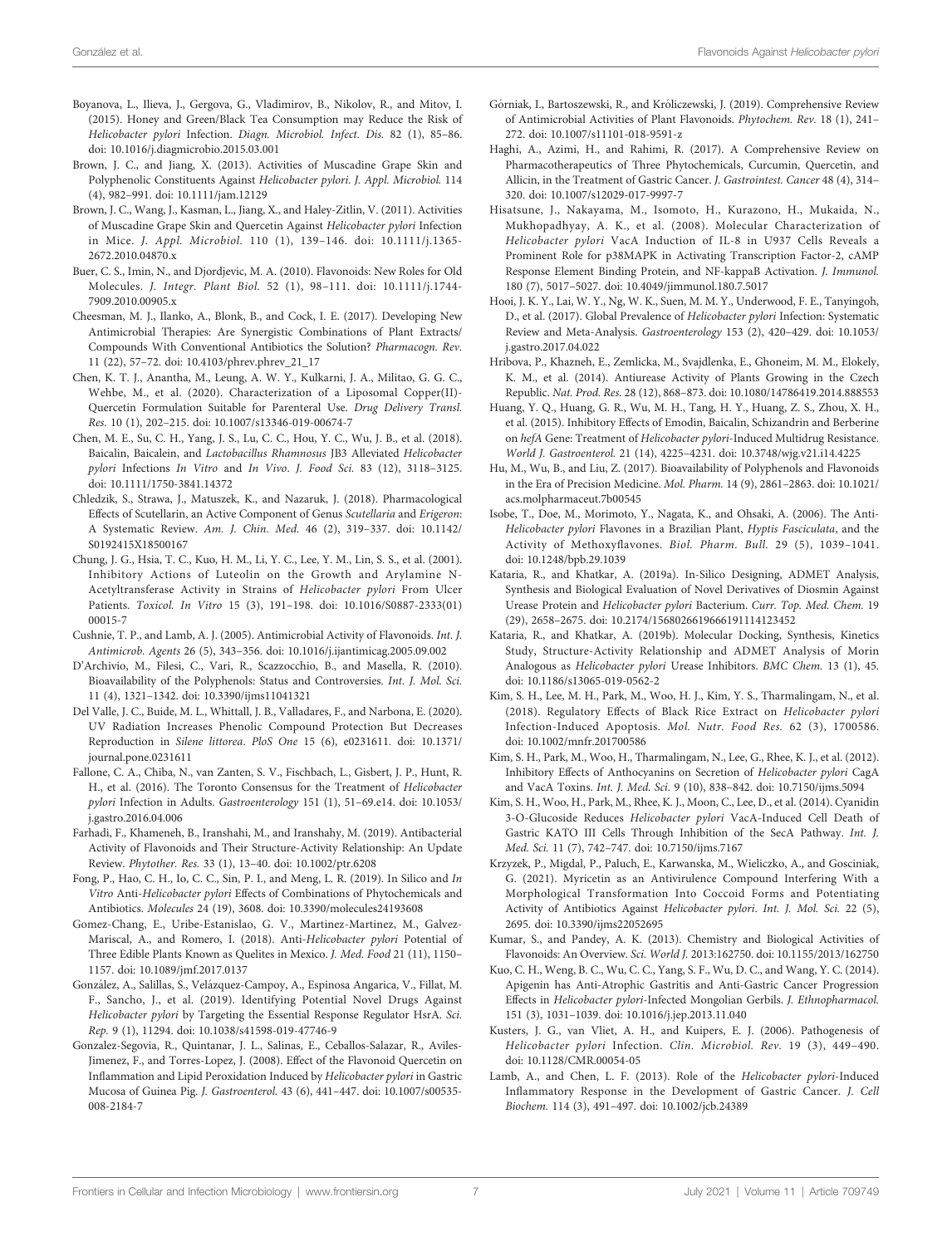- <span id="page-7-0"></span>Lee, H. M., Hong, E., Jeon, B. Y., Kim, D. U., Byun, J. S., Lee, W., et al. (2006). Crystallization and Preliminary X-Ray Crystallographic Study of HP1043, a Helicobacter pylori Orphan Response Regulator. Biochim. Biophys. Acta 1764 (5), 989–991. doi: [10.1016/j.bbapap.2005.10.024](https://doi.org/10.1016/j.bbapap.2005.10.024)
- Lee, Y. S., Huh, J. Y., Nam, S. H., Moon, S. K., and Lee, S. B. (2012). Enzymatic Bioconversion of Citrus Hesperidin by Aspergillus Sojae Naringinase: Enhanced Solubility of Hesperetin-7-O-Glucoside With In Vitro Inhibition of Human Intestinal Maltase, HMG-CoA Reductase, and Growth of Helicobacter pylori. Food Chem. 135 (4), 2253–2259. doi: [10.1016/](https://doi.org/10.1016/j.foodchem.2012.07.007) [j.foodchem.2012.07.007](https://doi.org/10.1016/j.foodchem.2012.07.007)
- Liu, Z. Q., Zheng, P. Y., and Yang, P. C. (2008). Efflux Pump Gene hefA of Helicobacter pylori Plays an Important Role in Multidrug Resistance. World J. Gastroenterol. 14 (33), 5217–5222. doi: [10.3748/wjg.14.5217](https://doi.org/10.3748/wjg.14.5217)
- Loo, V. G., Fallone, C. A., De Souza, E., Lavallee, J., and Barkun, A. N. (1997). In-Vitro Susceptibility of Helicobacter pylori to Ampicillin, Clarithromycin, Metronidazole and Omeprazole. J. Antimicrob. Chemother. 40 (6), 881–883. doi: [10.1093/jac/40.6.881](https://doi.org/10.1093/jac/40.6.881)
- Lu, M., Qiu, Q., Luo, X., Liu, X., Sun, J., Wang, C., et al. (2019). Phyto-Phospholipid Complexes (Phytosomes): A Novel Strategy to Improve the Bioavailability of Active Constituents. Asian J. Pharm. Sci. 14 (3), 265–274. doi: [10.1016/j.ajps.2018.05.011](https://doi.org/10.1016/j.ajps.2018.05.011)
- Macomber, L., Minkara, M. S., Hausinger, R. P., and Merz, K. M. Jr. (2015). Reduction of Urease Activity by Interaction With the Flap Covering the Active Site. J. Chem. Inf. Model 55 (2), 354–361. doi: [10.1021/ci500562t](https://doi.org/10.1021/ci500562t)
- Marshall, B. J., and Warren, J. R. (1984). Unidentified Curved Bacilli in the Stomach of Patients With Gastritis and Peptic Ulceration. Lancet 1 (8390), 1311–1315. doi: [10.1016/s0140-6736\(84\)91816-6](https://doi.org/10.1016/s0140-6736(84)91816-6)
- Martini, S., D'Addario, C., Colacevich, A., Focardi, S., Borghini, F., Santucci, A., et al. (2009). Antimicrobial Activity Against Helicobacter pylori Strains and Antioxidant Properties of Blackberry Leaves (Rubus ulmifolius) and Isolated Compounds. Int. J. Antimicrob. Agents 34 (1), 50–59. doi: [10.1016/](https://doi.org/10.1016/j.ijantimicag.2009.01.010) [j.ijantimicag.2009.01.010](https://doi.org/10.1016/j.ijantimicag.2009.01.010)
- Matsumoto, T., Takahashi, T., and Yamada, H. (2008). A Novel Approach for Screening of New Anti-Helicobacter pylori Substances. Biol. Pharm. Bull. 31 (1), 143–145. doi: [10.1248/bpb.31.143](https://doi.org/10.1248/bpb.31.143)
- Mendonca, M. A. A., Ribeiro, A. R. S., Lima, A. K., Bezerra, G. B., Pinheiro, M. S., Albuquerque-Junior, R. L. C., et al. (2020). Red Propolis and its Dyslipidemic Regulator Formononetin: Evaluation of Antioxidant Activity and Gastroprotective Effects in Rat Model of Gastric Ulcer. Nutrients 12 (10), 2951. doi: [10.3390/nu12102951](https://doi.org/10.3390/nu12102951)
- Mierziak, J., Kostyn, K., and Kulma, A. (2014). Flavonoids as Important Molecules of Plant Interactions With the Environment. Molecules 19 (10), 16240–16265. doi: [10.3390/molecules191016240](https://doi.org/10.3390/molecules191016240)
- Moon, S. H., Lee, J. H., Kim, K. T., Park, Y. S., Nah, S. Y., Ahn, D. U., et al. (2013). Antimicrobial Effect of 7-O-Butylnaringenin, a Novel Flavonoid, and Various Natural Flavonoids Against Helicobacter pylori Strains. Int. J. Environ. Res. Public Health 10 (11), 5459–5469. doi: [10.3390/ijerph10115459](https://doi.org/10.3390/ijerph10115459)
- Nakagawa, H., Takaishi, Y., Tanaka, N., Tsuchiya, K., Shibata, H., and Higuti, T. (2006). Chemical Constituents From the Peels of Citrus sudachi. J. Nat. Prod. 69 (8), 1177–1179. doi: [10.1021/np060217s](https://doi.org/10.1021/np060217s)
- Ndemangou, B., Sielinou, V. T., Vardamides, J. C., Ali, M. S., Lateef, M., Iqbal, L., et al. (2013). Urease Inhibitory Isoflavonoids From Different Parts of Calopogonium Mucunoides (Fabaceae). J. Enzyme Inhib. Med. Chem. 28 (6), 1156–1161. doi: [10.3109/14756366.2012.719025](https://doi.org/10.3109/14756366.2012.719025)
- Njume, C., Jide, A. A., and Ndip, R. N. (2011). Aqueous and Organic Solvent-Extracts of Selected South African Medicinal Plants Possess Antimicrobial Activity Against Drug-Resistant Strains of Helicobacter pylori: Inhibitory and Bactericidal Potential. Int. J. Mol. Sci. 12 (9), 5652–5665. doi: [10.3390/](https://doi.org/10.3390/ijms12095652) [ijms12095652](https://doi.org/10.3390/ijms12095652)
- Olekhnovich, I. N., Vitko, S., Chertihin, O., Hontecillas, R., Viladomiu, M., Bassaganya-Riera, J., et al. (2013). Mutations to Essential Orphan Response Regulator HP1043 of Helicobacter pylori Result in Growth-Stage Regulatory Defects. Infect. Immun. 81 (5), 1439–1449. doi: [10.1128/IAI.01193-12](https://doi.org/10.1128/IAI.01193-12)
- Olekhnovich, I. N., Vitko, S., Valliere, M., and Hoffman, P. S. (2014). Response to Metronidazole and Oxidative Stress Is Mediated Through Homeostatic Regulator HsrA (HP1043) in Helicobacter pylori. J. Bacteriol. 196 (4), 729– 739. doi: [10.1128/JB.01047-13](https://doi.org/10.1128/JB.01047-13)
- Ouyang, Y., Li, L., and Ling, P. (2020). Nobiletin Inhibits Helicobacterium Pylori Infection-Induced Gastric Carcinogenic Signaling by Blocking Inflammation, Apoptosis, and Mitogen-Activated Protein Kinase Events in Gastric Epithelial-1 Cells. J. Environ. Pathol. Toxicol. Oncol. 39 (1), 77–88. doi: [10.1615/](https://doi.org/10.1615/JEnvironPatholToxicolOncol.2020031272) [JEnvironPatholToxicolOncol.2020031272](https://doi.org/10.1615/JEnvironPatholToxicolOncol.2020031272)
- Palframan, S. L., Kwok, T., and Gabriel, K. (2012). Vacuolating Cytotoxin A (VacA), a Key Toxin for Helicobacter pylori Pathogenesis. Front. Cell Infect. Microbiol. 2, 92. doi: [10.3389/fcimb.2012.00092](https://doi.org/10.3389/fcimb.2012.00092)
- Pastene, E., Parada, V., Avello, M., Ruiz, A., and Garcia, A. (2014). Catechin-Based Procyanidins From Peumus boldus Mol. Aqueous Extract Inhibit Helicobacter pylori Urease and Adherence to Adenocarcinoma Gastric Cells. Phytother. Res. 28 (11), 1637–1645. doi: [10.1002/ptr.5176](https://doi.org/10.1002/ptr.5176)
- Pelliciari, S., Pinatel, E., Vannini, A., Peano, C., Puccio, S., De Bellis, G., et al. (2017). Insight Into the Essential Role of the Helicobacter pylori HP1043 Orphan Response Regulator: Genome-Wide Identification and Characterization of the DNA-Binding Sites. Sci. Rep. 7, 41063. doi: [10.1038/srep41063](https://doi.org/10.1038/srep41063)
- Rajesh, K. P., Manjunatha, H., and Bharath, B. R. (2013). Simulated Screening of Flavonoids as Probable Anti-Helicobacter pylori Drug. Med. Chem. Res. 22, 4537–4546. doi: [10.1007/s00044-012-0426-y](https://doi.org/10.1007/s00044-012-0426-y)
- Riaz, S., Fatima Rana, N., Hussain, I., Tanweer, T., Nawaz, A., Menaa, F., et al. (2020). Effect of Flavonoid-Coated Gold Nanoparticles on Bacterial Colonization in Mice Organs. Nanomaterials (Basel) 10 (9), 1769. doi: [10.3390/nano10091769](https://doi.org/10.3390/nano10091769)
- Riva, A., Ronchi, M., Petrangolini, G., Bosisio, S., and Allegrini, P. (2019). Improved Oral Absorption of Quercetin From Quercetin Phytosome™, a New Delivery System Based on Food Grade Lecithin. Eur. J. Drug Metab. Pharmacokinet. 44 (2), 169–177. doi: [10.1007/s13318-018-0517-3](https://doi.org/10.1007/s13318-018-0517-3)
- Salehi, B., Sharopov, F., Martorell, M., Rajkovic, J., Ademiluyi, A. O., Sharifi-Rad, M., et al. (2018). Phytochemicals in Helicobacter pylori Infections: What Are We Doing Now? Int. J. Mol. Sci. 19 (8), 2361. doi: [10.3390/ijms19082361](https://doi.org/10.3390/ijms19082361)
- Sanhueza, L., Melo, R., Montero, R., Maisey, K., Mendoza, L., and Wilkens, M. (2017). Synergistic Interactions Between Phenolic Compounds Identified in Grape Pomace Extract With Antibiotics of Different Classes Against Staphylococcus Aureus and Escherichia Coli. PloS One 12 (2), e0172273. doi: [10.1371/journal.pone.0172273](https://doi.org/10.1371/journal.pone.0172273)
- Shin, J. E., Kim, J. M., Bae, E. A., Hyun, Y. J., and Kim, D. H. (2005). In Vitro Inhibitory Effect of Flavonoids on Growth, Infection and Vacuolation of Helicobacter pylori. Planta Med. 71 (3), 197–201. doi: [10.1055/s-2005-837816](https://doi.org/10.1055/s-2005-837816)
- Silvan, J. M., Gutierrez-Docio, A., Moreno-Fernandez, S., Alarcon-Cavero, T., Prodanov, M., and Martinez-Rodriguez, A. J. (2020). Procyanidin-Rich Extract From Grape Seeds as a Putative Tool Against Helicobacter pylori. Foods 9 (10), 1370. doi: [10.3390/foods9101370](https://doi.org/10.3390/foods9101370)
- Siriviriyakul, P., Werawatganon, D., Phetnoo, N., Somanawat, K., Chatsuwan, T., Klaikeaw, N., et al. (2020). Genistein Attenuated Gastric Inflammation and Apoptosis in Helicobacter pylori-Induced Gastropathy in Rats. BMC Gastroenterol. 20 (1), 410. doi: [10.1186/s12876-020-01555-x](https://doi.org/10.1186/s12876-020-01555-x)
- Skiba, M. A., Szendzielorz, K., Mazur, B., and Krol, W. (2016). The Inhibitory Effect of Flavonoids on Interleukin-8 Release by Human Gastric Adenocarcinoma (AGS) Cells Infected With cag PAI (+) Helicobacter pylori. Cent. Eur. J. Immunol. 41 (3), 229–235. doi: [10.5114/ceji.2016.63119](https://doi.org/10.5114/ceji.2016.63119)
- Stompor, M. (2020). A Review on Sources and Pharmacological Aspects of Sakuranetin. Nutrients 12 (2), 513. doi: [10.3390/nu12020513](https://doi.org/10.3390/nu12020513)
- Tacconelli, E., Carrara, E., Savoldi, A., Harbarth, S., Mendelson, M., Monnet, D. L., et al. (2018). Discovery, Research, and Development of New Antibiotics: The WHO Priority List of Antibiotic-Resistant Bacteria and Tuberculosis. Lancet Infect. Dis. 18 (3), 318–327. doi: [10.1016/S1473-3099\(17\)30753-3](https://doi.org/10.1016/S1473-3099(17)30753-3)
- Takeuchi, H., Trang, V. T., Morimoto, N., Nishida, Y., Matsumura, Y., and Sugiura, T. (2014). Natural Products and Food Components With Anti-Helicobacter pylori Activities. World J. Gastroenterol. 20 (27), 8971–8978. doi: [10.3748/wjg.v20.i27.8971](https://doi.org/10.3748/wjg.v20.i27.8971)
- Tarahovsky, Y. S., Kim, Y. A., Yagolnik, E. A., and Muzafarov, E. N. (2014). Flavonoid-Membrane Interactions: Involvement of Flavonoid-Metal Complexes in Raft Signaling. Biochim. Biophys. Acta 1838 (5), 1235–1246. doi: [10.1016/j.bbamem.2014.01.021](https://doi.org/10.1016/j.bbamem.2014.01.021)
- The European Committee on Antimicrobial Susceptibility Testing. (2020). Breakpoint Tables for Interpretation of MICs and Zone Diameters. Version 10.0. Available at:<http://www.eucast.org>.